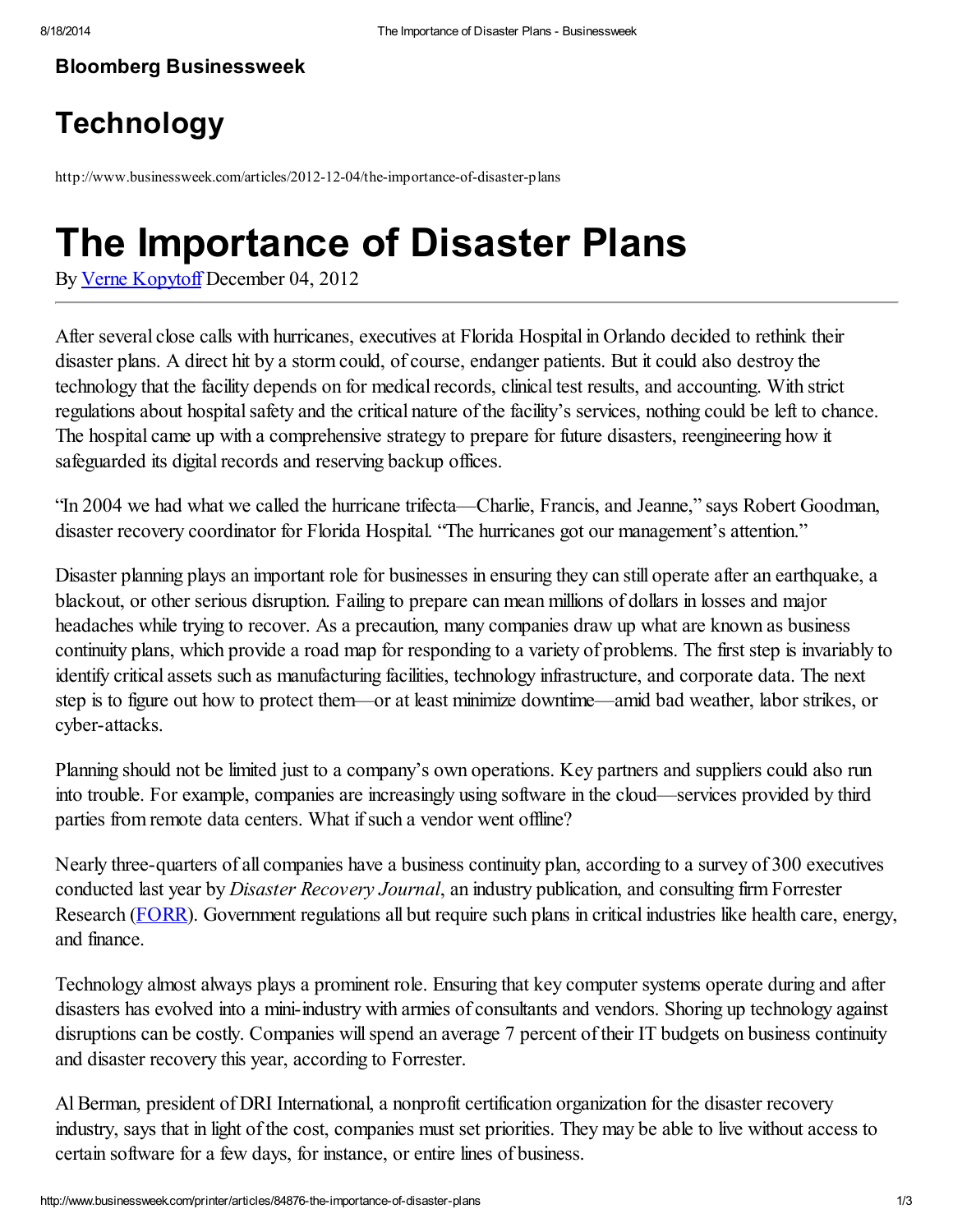#### 8/18/2014 The Importance of Disaster Plans - Businessweek

"Some companies say, 'We want to service our five biggest customers—and let the others go,'" Berman says. "Or they want to preserve their highest-margin business and let the other ones go."

Florida Hospital, which has more than 20 facilities across central Florida, has prepared for disaster by backing up its critical records at a data center 1,000 miles away in the Northeast. (The hospital declined to name the location for security reasons.) If its primary data center in Orlando is taken down by a hurricane, employees will still be able to access information via the secondary facility.

SunGard, a company that specializes in disaster recovery services, operates the backup facility. In addition to storing the hospital's data, SunGard technical staff will help get the hospital's records back online if a disaster strikes. The job of restoring the data should take around four to six hours, Florida Hospital's Goodman says. At worst, a few minutes' worth of new data may be lost after the primary servers go down, he explains.

Previously the hospital relied on an unwieldy system in which it saved data to tapes and delivered them by truck to another backup facility in the Northeast. When a hurricane approached, the hospital staff would have to scramble to get 2,000 tapes ready and then wait a couple of days for them to arrive at their destination. By the time the data could be restored, it would be several days old.

"You would run into a situation where you would go look up a lab order and couldn't even see that the patient was ever admitted," Goodman says.

Testing is key to ensuring that data recovery plans work when needed, no matter the kind of business. Florida Hospital conducts two tests annually, during which it simulates a crash at its primary data center in an effort to find bugs. "When we do an exercise, we expect to have problems," Goodman says. "We are trying to learn what we don't know."

In a sign of how it has simplified its procedures, the hospital recently sent only a handful of employees to its backup data center for the exercise, and intends to winnow that number down further in the future. In the past, it would require as many as 20 workers.

"I'd much rather be in Orlando helping my family and the business," Goodman says.

As with most data centers, Florida Hospital's primary facility in Orlando has formidable defenses. Housed in concrete, it's built to withstand winds of up to 145 miles per hour. Electricity from two different substations goes into the building so that if one of the substations goes down, the other can take over. For extra safety the hospital has, as part of its contract with SunGard, arranged for a trailer filled with servers to be delivered to its campus if its data center is damaged. The trailer's equipment would serve as a replacement until the hospital could make repairs.

As another precaution, the hospital has lined up office space through SunGard in a disaster-resistant building near Orlando in case some of its own offices are damaged. The space, called a business recovery center, comes with a secure telecommunications system, backup generators, and hundreds of empty desks.

Warren Zafrin, managing partner for SunGard, says companies can't anticipate everything. Moreover, they continually create new vulnerabilities by adding technology, offices, and by moving into new businesses.

"With Sandy, people are realizing that their plans didn't account for everything or that their business changed dramatically," Zafrin says. "The technology that they use changes. Plans have to keep pace with it, and that's